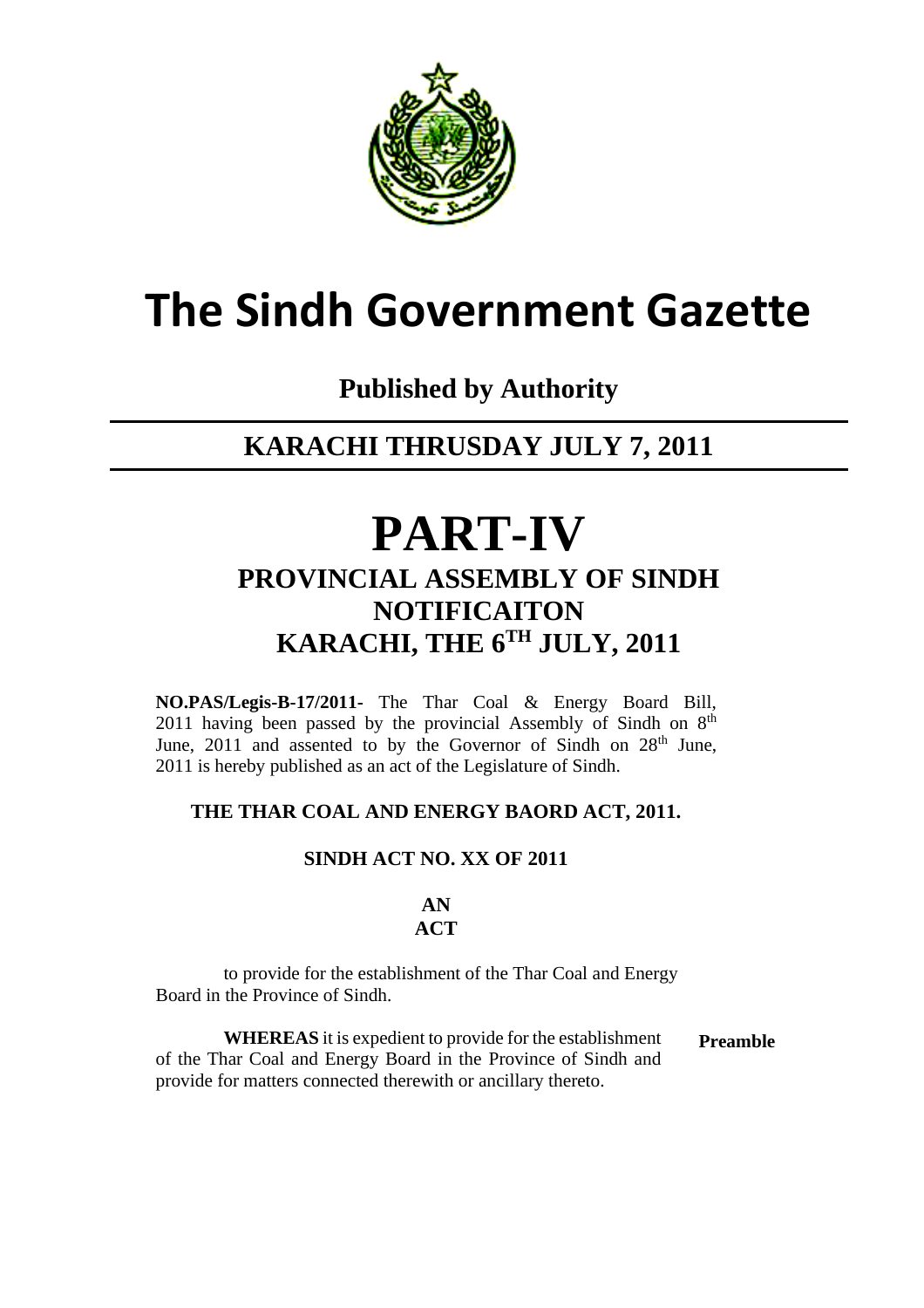It is hereby enacted as follows:-

#### **PART-I Preliminary**

| <b>Short title and</b><br>commencement. | (1)<br>This Act may be called the Thar Coal & Energy<br>1.<br>Board Act, 2011.                                                                                     |
|-----------------------------------------|--------------------------------------------------------------------------------------------------------------------------------------------------------------------|
|                                         | It shall come into force at once.<br>(2)                                                                                                                           |
| Definitions.                            | In this Act, unless there is anything repugnant in the subject or<br>2.<br>context:                                                                                |
|                                         | (a) "Board" means the Thar Coal $\&$ Energy Board<br>established under section 3;                                                                                  |
|                                         | (b) "Chairman" means the Thar Coal and Energy Board;                                                                                                               |
|                                         | (c) "coal" means a mineral formed below earth's<br>includes<br>surface<br>and<br>coal<br>mines<br>anthracite,<br>bituminous coal, sub-bituminous coal and lignite; |
|                                         | (d) "deposit" means nay concentration of coal that<br>be economically exploited naturally<br>can<br><sub>or</sub><br>artificially located in the Province.         |
|                                         | (e) "Government" means the Government of Sindh;                                                                                                                    |
|                                         | (f) "Managing Director"<br>means the<br>Managing<br>Director of the Board;                                                                                         |
|                                         | (g) "Member" means a member of the Board;                                                                                                                          |
|                                         | (h) "prescribed" means prescribed by regulations<br>or<br>rules made under this Act;                                                                               |
|                                         | (i) "regulations" means the regulations made under<br>this Act;                                                                                                    |
|                                         | (i) "rules" means the rules made under this Act;                                                                                                                   |
|                                         | (k) "Thar" means the Region comprising of Districts<br>Tharparkar, Umarkot and Mirpurkhas.                                                                         |
|                                         | <b>PART-II</b><br><b>Establishment, Power and</b><br><b>Functions of the Board</b>                                                                                 |
| Establishment,<br><b>Powers and</b>     | 3.<br>Government shall, by notification, establish a Board<br>(1)<br>to be known as the Thar Coal & Energy Board.                                                  |

**Functions of the Board.**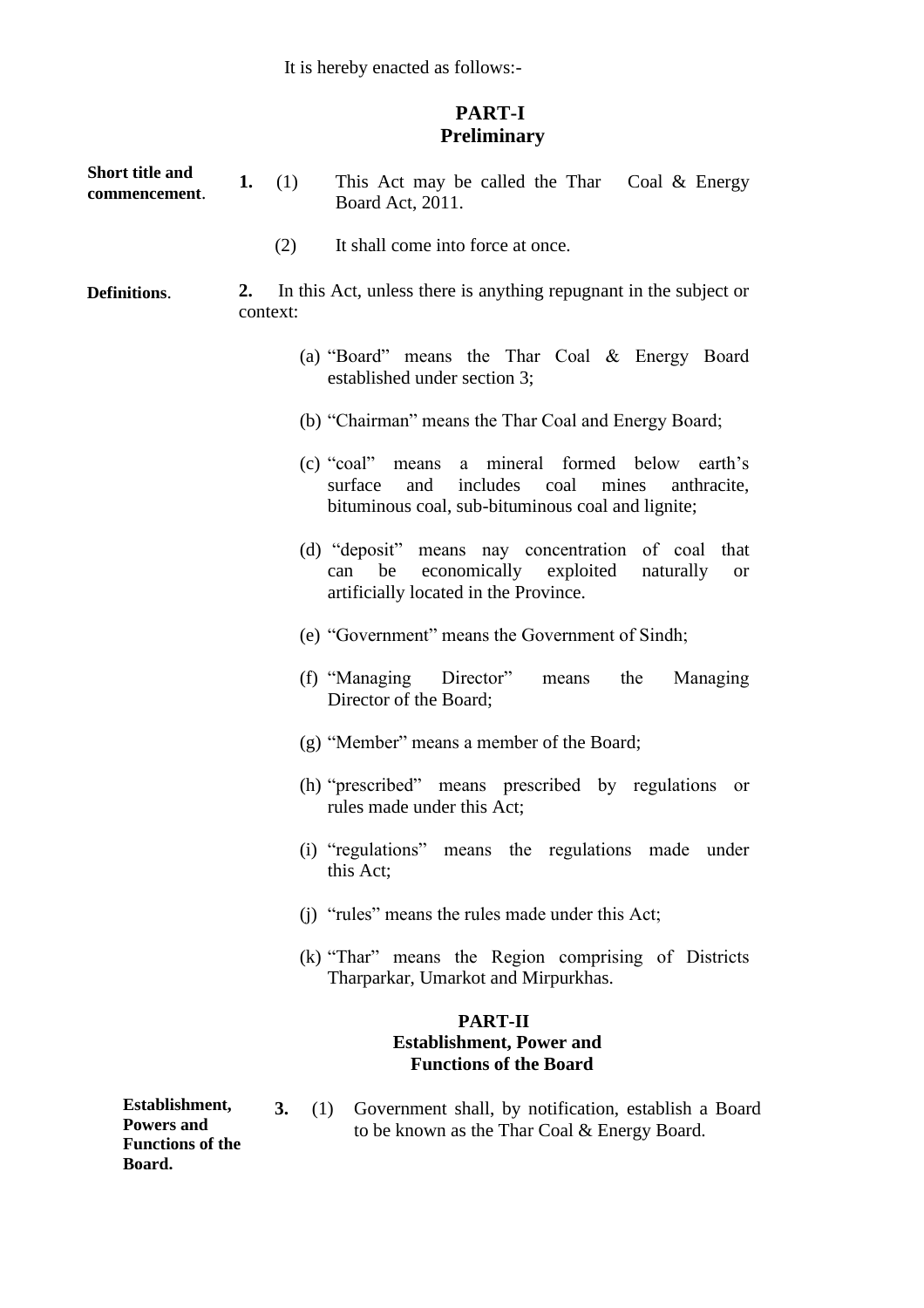(2) The Board shall be a body corporate, having perpetual succession and a common seal with powers among others to acquire, hold and dispose of any property both movable and immovable vesting in it and by the said name sue and be sued.

- (3) Government may, by notification extend the application of this Act to any areas in the province of Sindh.
- (4) The head office of the Board shall be at Karachi and the Board shall have the power to establish regional offices at such places as it may consider expedient.
- **(5)** [The Board shall consist of –

| (i)     | <b>Chief Minister Sindh</b>          | Chairman                 |
|---------|--------------------------------------|--------------------------|
| (ii)    | <b>Federal Minister for Energy</b>   | <b>Vice-Chairman</b>     |
|         | (Power Division)                     |                          |
| (iii)   | <b>Federal Minister for Finance</b>  | <b>Member</b>            |
| (iv)    | <b>Federal Minister for Law</b>      | <b>Member</b>            |
| (v)     | One Female MNA from Thar Region      | <b>Member</b>            |
| (vi)    | Provincial Minister for Energy       | <b>Member</b>            |
| (vii)   | <b>Two Provincial Ministers</b>      | <b>Members</b>           |
|         | (to be nominated by Government)      |                          |
| (viii)  | Deputy Chairman, Planning Commission | <b>Member</b>            |
| (ix)    | <b>Federal Secretary for Energy</b>  | <b>Member</b>            |
|         | (Power Division)                     |                          |
| (x)     | Chief Secretary, Sindh               | <b>Member</b>            |
| $(x_i)$ | <b>One Eminent Person</b>            | <b>Member</b>            |
|         | (to be nominated by Government)      |                          |
| (xii)   | Secretary, Energy Department         | <b>Member</b>            |
| (xiii)  | <b>Managing Director, TCEB</b>       | Member/                  |
|         |                                      | $Sercetary$ <sup>1</sup> |

<sup>&</sup>lt;sup>1</sup> Substituted with the modified composition vide Government Notification No. SORI(SGA&CD)2-15/2005<sup>(5-70)</sup> dated 15.11.2019 which is issued in exercise of powers conferred by Section 3(6) of TCEB Act 2011. At the time of modification, sub-section 5 of section 3 was as under: "[(5) The Board shall consist of --

| (i)     | <b>Chief Minister Sindh</b>                                       | Chairman               |
|---------|-------------------------------------------------------------------|------------------------|
| (ii)    | Federal Minister for Water & Power                                | Vice-Chairman          |
| (iii)   | <b>Federal Minister for Finance</b>                               | Member                 |
| (iv)    | Federal Minister for Law                                          | Member                 |
| (v)     | One Female MNA from Thar Region                                   | Member                 |
| (vi)    | <b>Three Provincial Ministers (to be nominated by Government)</b> | <b>Members</b>         |
| (vii)   | Deputy Chairman, Planning Commission                              | Member                 |
| (viii)  | Federal Secretary, Ministry of Water and Power                    | Member                 |
| (ix)    | Chief Secretary, Sindh                                            | Member                 |
| (x)     | One Eminent Person (to be nominated by Government)                | Member                 |
| $(x_i)$ | Secretary, Coal & Energy Development Department                   | Member                 |
| (xii)   | <b>Managing Director</b>                                          | Member/<br>Secretary]" |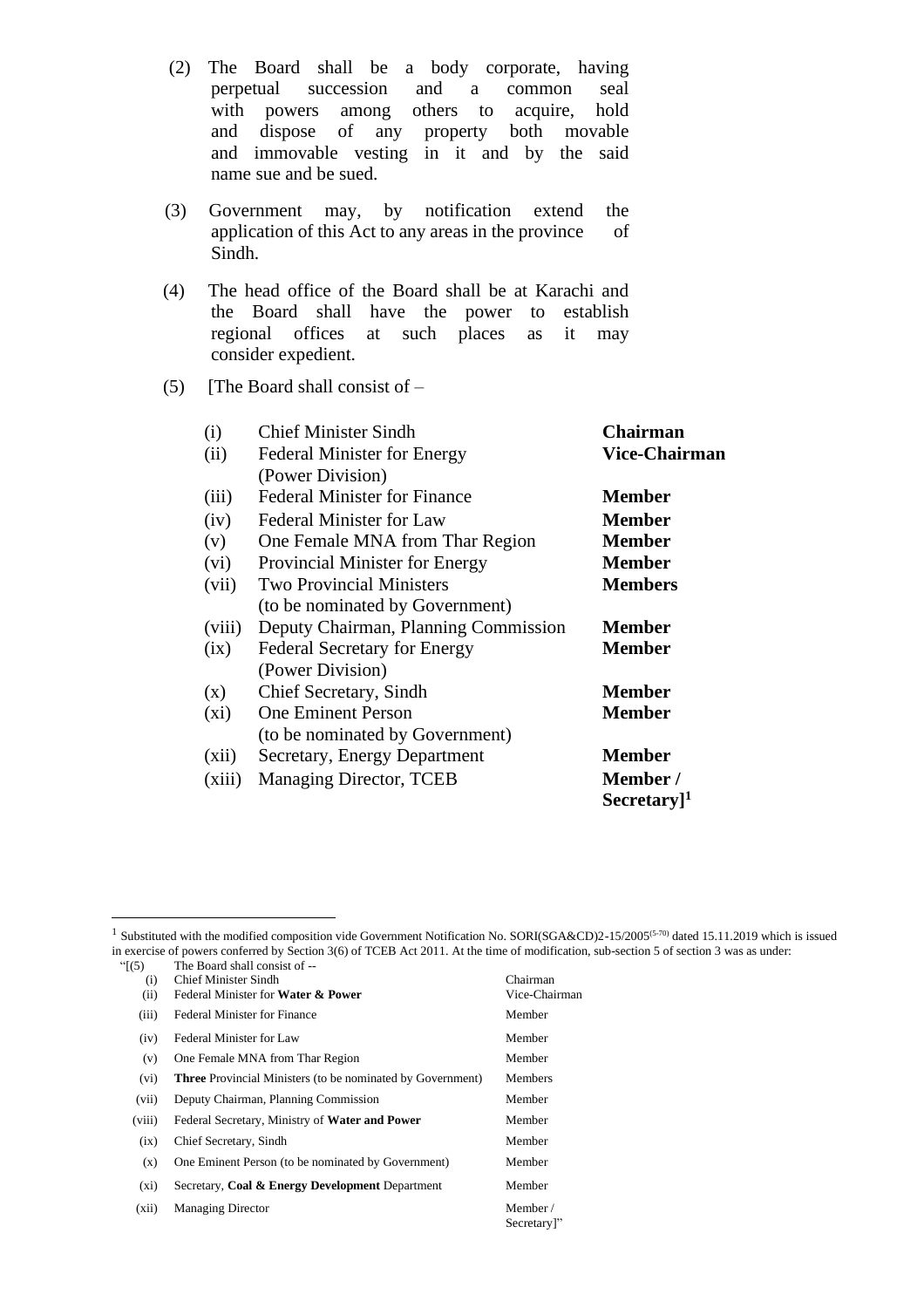|                                    |    | (6) | include<br>additional<br>Government<br>members<br>may<br>or modify the composition of the Board by notification in<br>the official gazette.                                                                                               |  |  |  |
|------------------------------------|----|-----|-------------------------------------------------------------------------------------------------------------------------------------------------------------------------------------------------------------------------------------------|--|--|--|
|                                    |    | (7) | The quorum for the meeting of the Board shall be five<br>members with at least three member from Sindh.                                                                                                                                   |  |  |  |
|                                    |    | (8) | The meetings of the Board shall be held in such manner and<br>at such time and place as may be prescribed by regulations:                                                                                                                 |  |  |  |
|                                    |    |     | Provided that until such regulations are framed the<br>meetings shall be held as and when convened and in the<br>manner as decided by the Chairman.                                                                                       |  |  |  |
|                                    |    | (9) | The Chairman may exercise such powers of the Board as<br>may be necessary but the power exercised and the action<br>taken in pursuance thereof shall be reported to the Board<br>for ratification at its first meeting after such action. |  |  |  |
| <b>Membership of</b><br>the Board. | 4. | (1) | No person shall be eligible to become or continue to be a<br>member who $-$                                                                                                                                                               |  |  |  |
|                                    |    |     | is not a citizen of Pakistan;<br>(a)<br>(b)<br>is found to be a lunatic or becomes of un-sound<br>mind;                                                                                                                                   |  |  |  |
|                                    |    |     | is or at any time has been convicted of an offence<br>(c)<br>involving moral turpitude;                                                                                                                                                   |  |  |  |
|                                    |    |     | (d)<br>or has at any time been adjudicated<br>1S<br>insolvent;                                                                                                                                                                            |  |  |  |
|                                    |    |     | is or has at any time been disqualified for<br>(e)<br>employment in or dismissed from Government<br>service;                                                                                                                              |  |  |  |
|                                    |    |     | (f)<br>is acting in contravention of the provisions of this<br>Act;                                                                                                                                                                       |  |  |  |
|                                    |    |     | has without the permission of Government<br>(g)<br>directly or indirectly any financial interest in any<br>project or scheme or property of the Board.                                                                                    |  |  |  |
|                                    |    | (2) | A non-official member shall hold office for a term of three<br>years, unless he resigns or removed earlier and he shall be<br>entitled for re-nomination.                                                                                 |  |  |  |
|                                    |    | (3) | A non-official member may, at any time, resign from<br>membership by addressing a letter to the Chairman<br>and his resignation shall take effect from the date<br>on<br>which it is accepted by the Chairman.                            |  |  |  |
|                                    |    | (4) | Government shall, by notification, remove<br>non-<br>a<br>official<br>member<br>who<br>has<br>incurred<br>of<br>the<br>any<br>disqualifications mentioned in sub section $(1)$ .                                                          |  |  |  |
|                                    |    | (5) | The Board may allow such remuneration<br>the<br>to<br>members as it may determine.                                                                                                                                                        |  |  |  |
| <b>Function of the</b>             | 5. |     | The Board shall perform the following functions:-                                                                                                                                                                                         |  |  |  |
| <b>Board</b>                       |    |     | to act as one-stop organization on behalf of all the<br>(a)<br>ministries, departments and agencies of the<br>Government of Pakistan and the<br>Government of<br>Sindh in the matters relating to formulation of                          |  |  |  |

policies;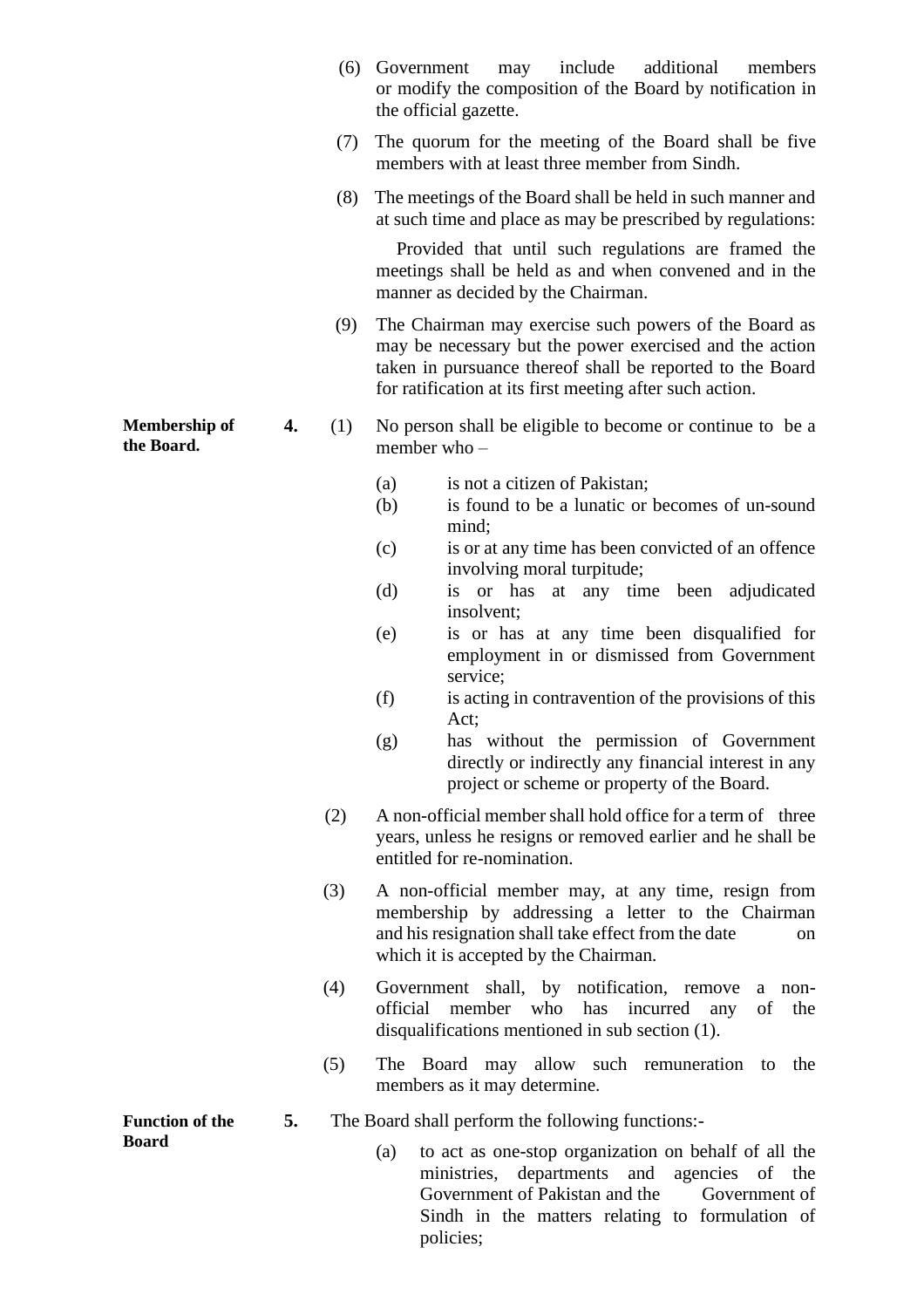- (b) to accord approval of projects for coal mining in Thar and for coal fired power generation plants or for other uses of Thar coal;
- (c) to appraise, evaluate and approve all investment proposals and projects received from the investors;
- (d) to assist investors in obtaining necessary consents, licenses, permits, and other legal documents required to operate, explore and develop the Thar Coal resources;
- (e) to monitor the progress of investment programmes and projects at all stages and ensure through Interagency and inter- provincial coordination, prompt implementation and operation;
- (f) to encourage and promote international and national investment for the development of Thar Coal;
- (g) to coordinate and facilitate the domestic, foreign and international institutions for financing of the proposed projects;
- (h) to coordinate and facilitate the activities of Federal, Provincial and District Governments and their respective agencies related to Thar Coal including infrastructure development;
- (i) to correspond with concerned local and international agencies except in matters involving commitment of the Government of Pakistan;
- (j) to develop and approve, fiscal incentives for investors for development of Thar Coal deposits;
- (k) to call special meetings of relevant government agencies to discuss, review, resolve issues related to the development of the Thar Coal;
- (l) to approve any affiliation necessary with international organizations related to the development of the Thar Coal;
- (m) to determine and control the price of coal;
- (n) to open and operate bank accounts in local and foreign currencies;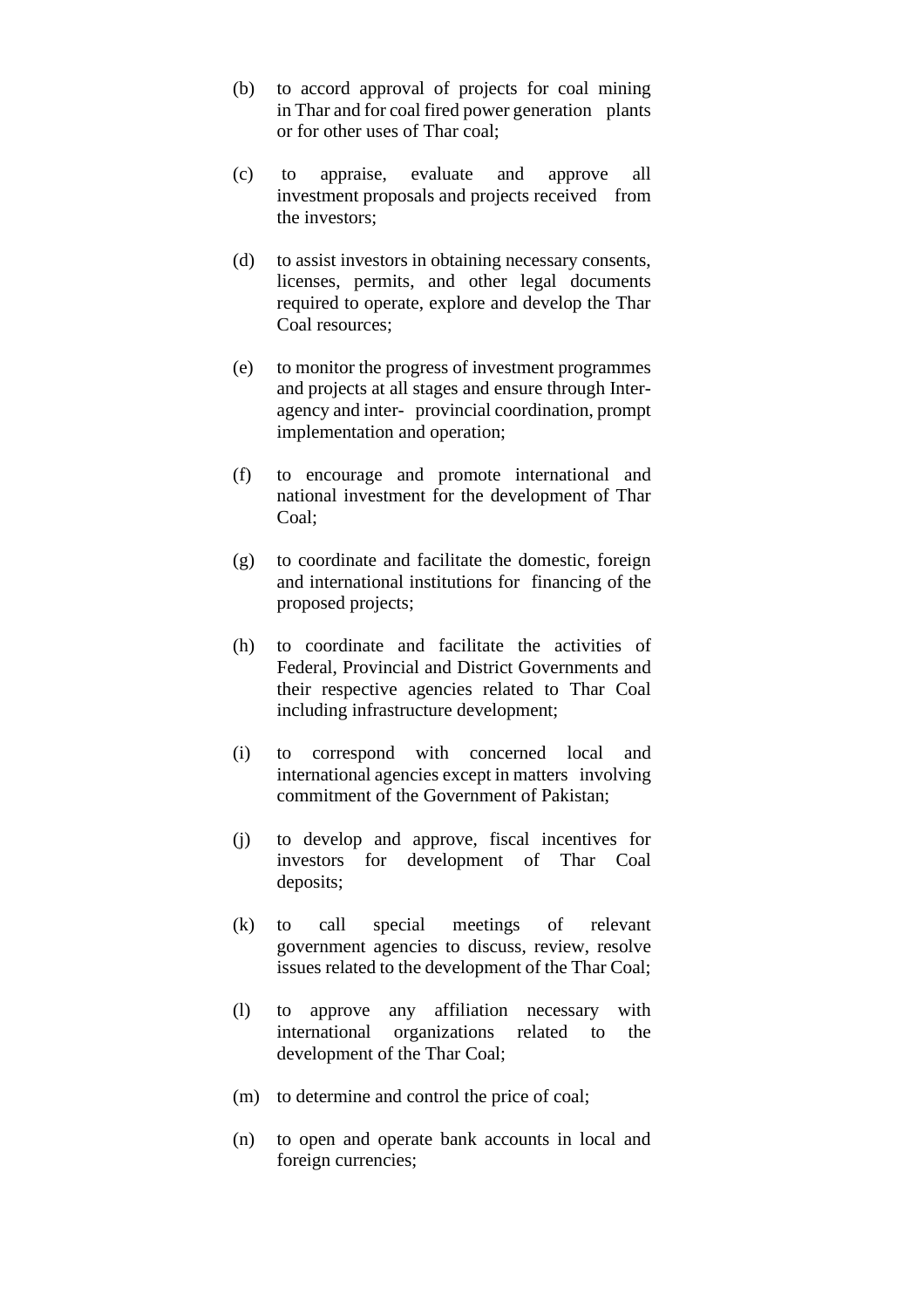- (o) to charge or levy fees for any services rendered to the investors;
- (p) to develop a marketing, image building and public relations strategy to generate interest in the potential and opportunities of Thar Coal and publicize its activities; and
- (q) any other function related to development of the Thar Coal deposits.

#### **PART-III Officers and Staff of the Board**

- **6.** (1) The Board may, employ such officers, staff, consultants or experts as it may consider necessary for the performance of its functions. **Employment of** 
	- (2) The Board may make regulations for appointment and terms and conditions of the service of its officers, staff, consultants and experts.
	- (3) The Board shall be competent to take disciplinary action against its officers, staff, consultants and experts.
	- **7.** (1) There shall be an Executive Management to assist the Board in the performance of its functions which shall consist of Managing Director and other officers including the staff as may be appointed by the Board. The Managing Director shall be the Chief Executive Officer of the Executive Management.
		- (2) A Government may appoint an officer not below the rank of BS-20 or a suitable person from private sector as the Managing Director of the Board.
		- (3) Subject to the provisions of this Act, the Managing Director shall-
			- (a) be responsible for implementation of the policies and decisions of the Board;
			- (b) be responsible for running day to day affairs of the Board and shall act as Secretary of the Board;
			- (c) supervise the financial and executive administration of the Board and perform all duties assigned and exercise all powers conferred, on or delegated to him by or under this Act;
			- (d) have power to exercise administrative control over the personnel of the Board; and

**Officers and staff** 

**Management and Secretariat of the Board.**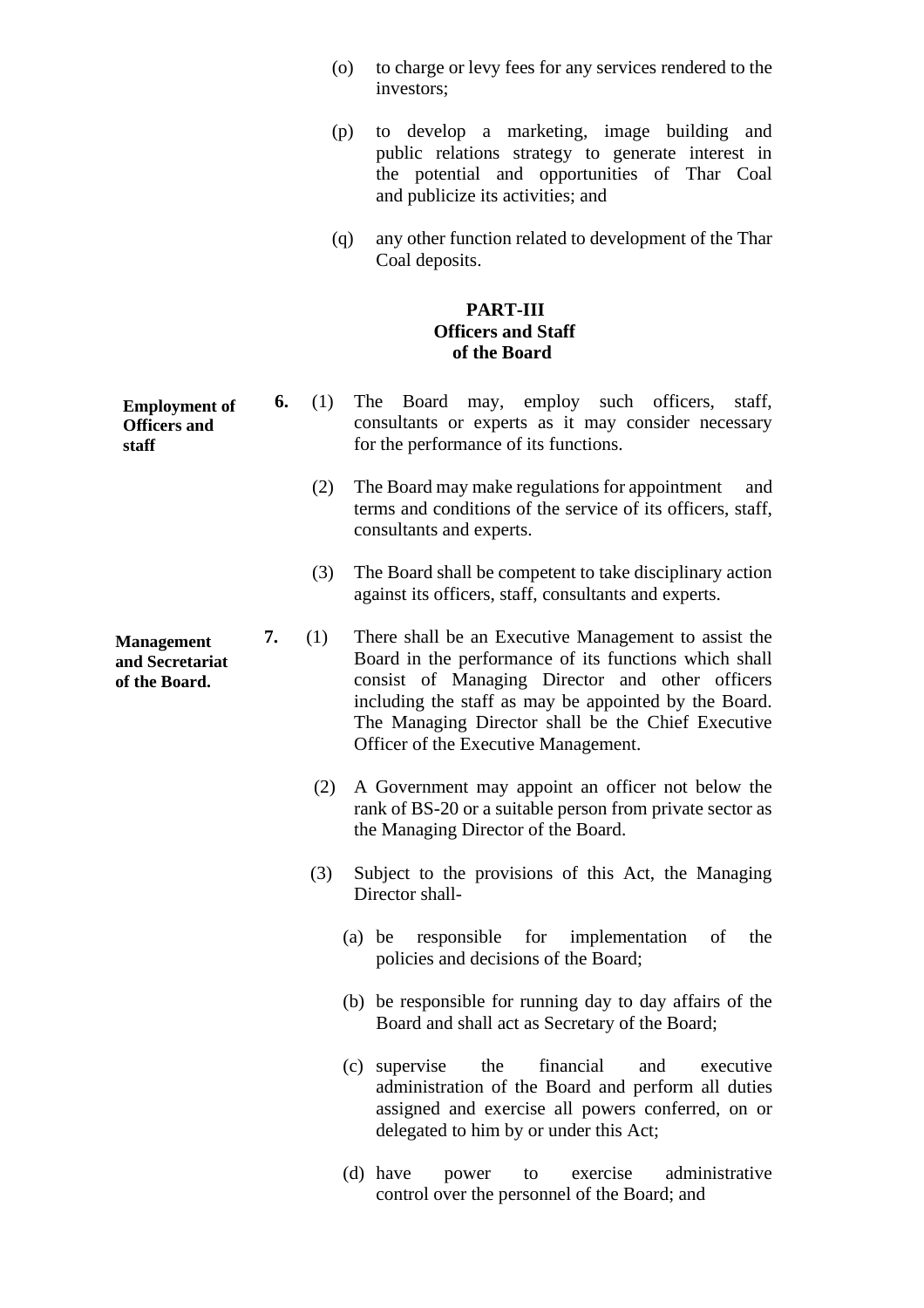(e) perform any other function as may be prescribed by regulations.

#### **PART-IV FUND**

| <b>8.</b> (1) There shall be a Fund of the Board which shall<br>consist of - |                                                                                                                                                                                                                                                                                       | Fund of the<br>Board.              |
|------------------------------------------------------------------------------|---------------------------------------------------------------------------------------------------------------------------------------------------------------------------------------------------------------------------------------------------------------------------------------|------------------------------------|
| (a)                                                                          | subsidies<br>from<br>received<br>grants<br>and<br>Government or any local body;                                                                                                                                                                                                       |                                    |
| (b)                                                                          | obtained<br>raised or<br>by the<br>loans<br>Board<br>with<br>the<br>approval of<br>Government<br>in<br>accordance with law; and                                                                                                                                                       |                                    |
| (c)                                                                          | fee and other charges receivable under this<br>Act.                                                                                                                                                                                                                                   |                                    |
| (2)<br>The<br>Board.                                                         | credited in<br>the<br>fund<br>shall<br>amount<br>be<br>deposited in any Scheduled Bank approved by the                                                                                                                                                                                |                                    |
|                                                                              | (3) The funds shall be utilized for carrying out the purposes<br>of this Act including the payment of salaries and<br>remuneration payable to staff and consultants, other<br>expenses necessary to run day to day affairs and for<br>payment of loans and interests thereon, if any. |                                    |
|                                                                              | 9. The Board shall maintain accounts in the form and in the<br>manner as may be prescribed.                                                                                                                                                                                           | <b>Maintenance</b><br>of Accounts. |
| 10.                                                                          | The Accounts of the Board shall be audited every year<br>by the Auditor General of Pakistan, in addition to the audit by<br>a firm of Chartered Accountants and shall comply with the<br>requirements applicable to companies incorporated under the<br>Companies Ordinance, 1984.    | Audit.                             |
| land revenue.                                                                | 11. All sums due to the Board from any person, body or<br>organization shall be recoverable by Government as arrears of                                                                                                                                                               | <b>Recovery of</b><br>dues.        |
|                                                                              | PART-V<br><b>MISCELLANEOUS</b>                                                                                                                                                                                                                                                        |                                    |
|                                                                              | 12. (1) No Court shall have jurisdiction to grant any injunction<br>or make any order or entertain any proceedings in<br>relation to anything done or intended to be done under                                                                                                       | <b>Jurisdiction</b><br>barred.     |

this Act.